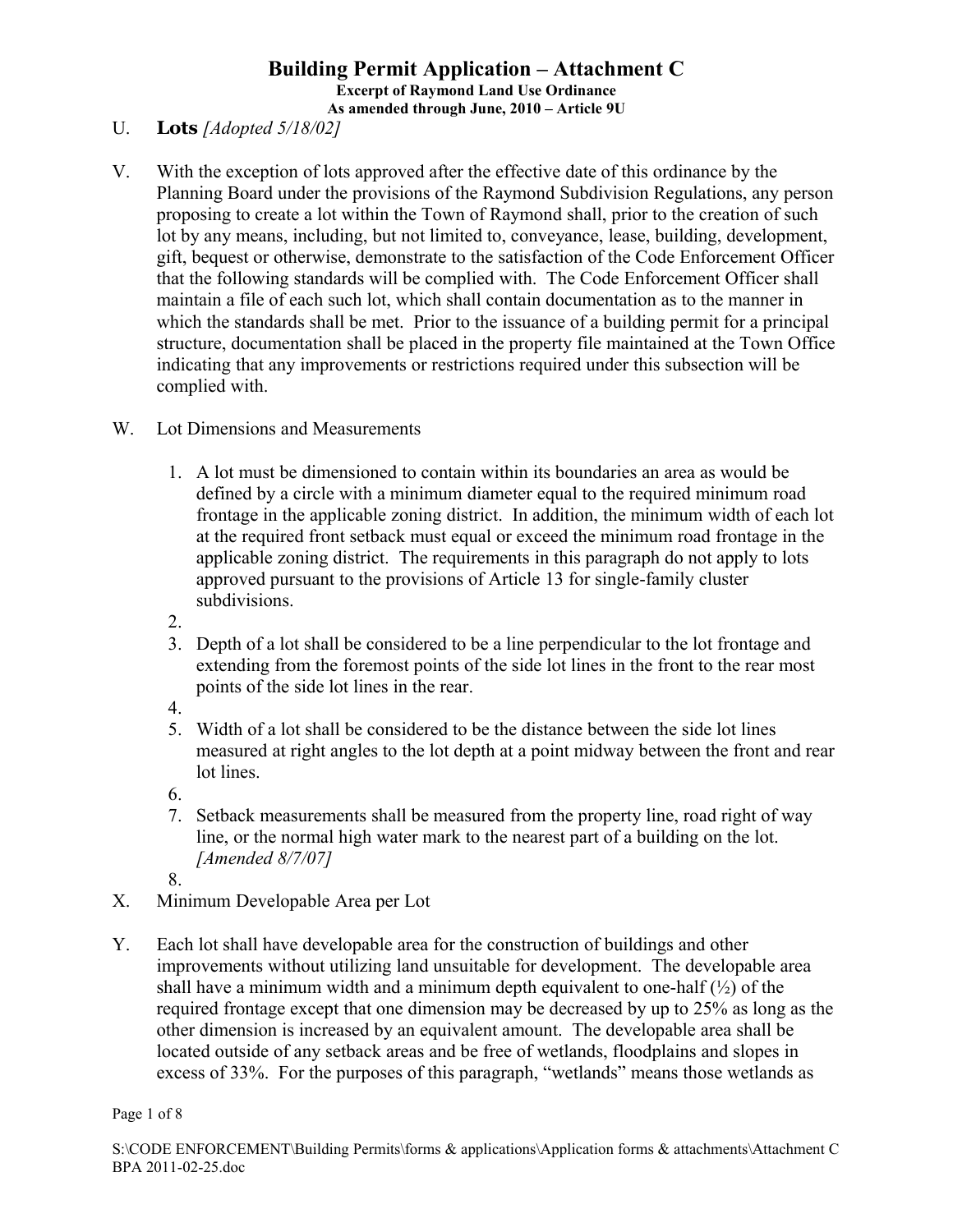identified on the National Wetland Inventory Map, "floodplains" are as presented on the Flood Insurance Rate Map, and "slopes in excess of 33%" are as illustrated on the U.S. Geological Survey Map.

## Limited Access to Lots Abutting Town Roads

It is the objective of these provisions to preserve the historic character, rural appearance, and safe operation of Raymond's public ways. Any lot that abuts a town way shall be developed in the following manner. The lot shall be limited to one driveway onto a public way. If an adjacent lot on the public way is vacant, the driveway shall intersect the public way at the common lot boundary. This provision is designed to allow two adjacent lots to create separate driveways but share a single point of access onto the town way. The Code Enforcement Officer may approve separate points of access for adjacent lots if he determines that, due to the presence of wetlands, ledge, inadequate sight distance or similar conditions, a single point of access would not be possible.

# Septic Systems *[Amended 12/2/08]*

Septic tanks and disposal fields shall meet the setback distances from on-site and off-site features as required in the "Maine Subsurface Waste Water Disposal Rules" (Rules). In addition, on lots approved by the Planning Board under the provisions of the Raymond Subdivision Ordinance and for which a hydro-geologic assessment conforming to Article 8, section13 (Impact on Ground Water) of the Subdivision Ordinance has been submitted, septic tanks and disposal fields shall be located as shown on the approved Subdivision Plan.

A minimum of two test pits shall be dug and recorded on the Subsurface Wastewater Disposal System Application, HHE-200 form completed by a Maine Licensed Site Evaluator or Licensed Soil Scientist for each bed area. The leaching bed design shall be based on the most restrictive of the test pits.

An application for an individual septic system shall be completed by a State Licensed Site Evaluator in full compliance with the requirements of the Maine Subsurface Wastewater Disposal Rules.

Plans for Engineered Wastewater Disposal Systems, as defined in the Maine Subsurface Wastewater Disposal Rules shall be designed by a professional Civil Engineer and approved by the State of Maine Department of Human Services.

The local Plumbing Inspector may approve variances to well, septic system and property line setbacks consistent with the Maine Subsurface Wastewater Disposal Rules and based upon documentation provided by a Licensed Site Evaluator (or professional with comparable expertise) that adjacent properties will not be adversely affected. However, minimum setback distances from water bodies for all new subsurface wastewater disposal systems shall not be reduced by variance.

#### Page 2 of 8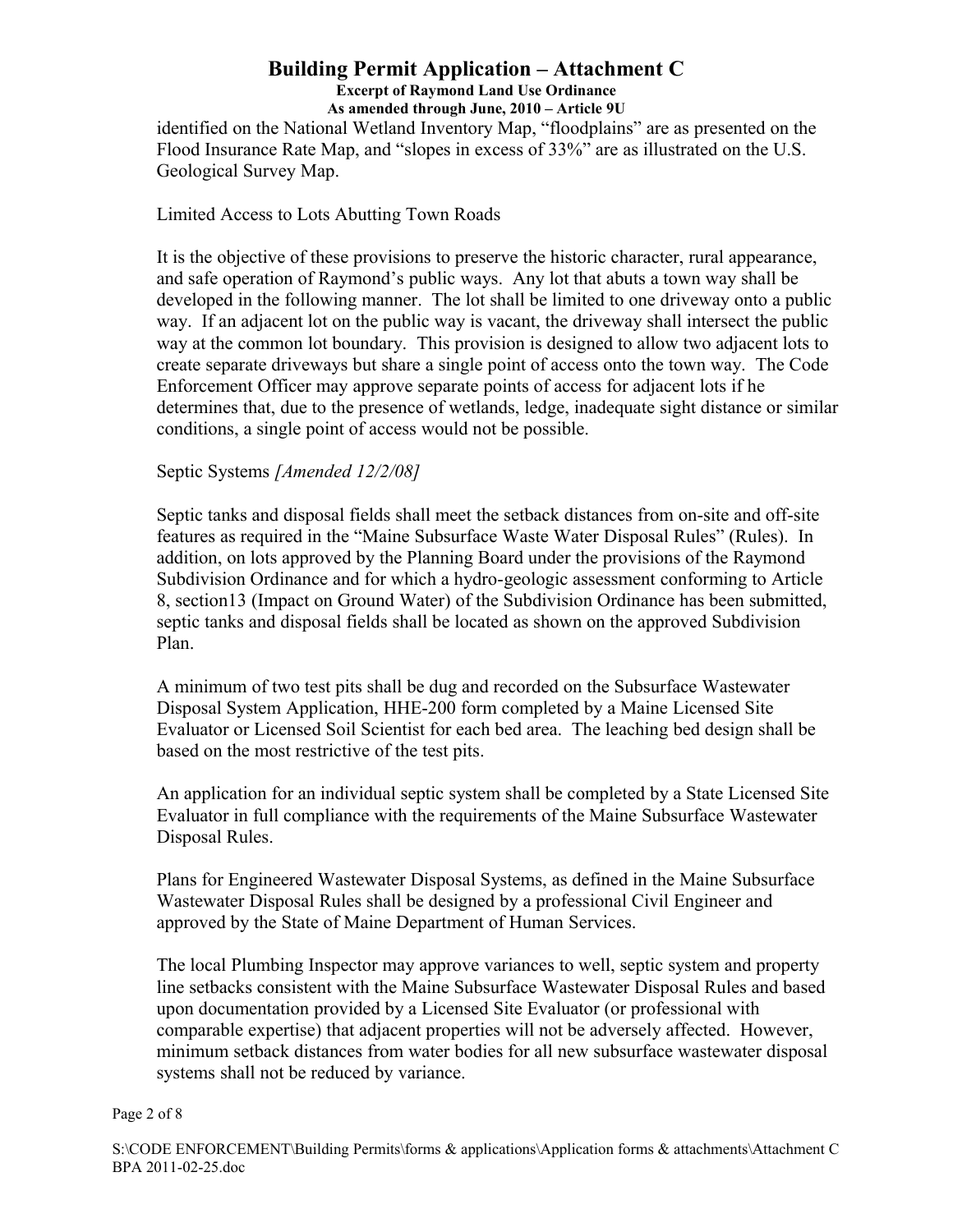Stormwater Quality and Phosphorus Control *[Amended 12/2/08]*

The direct discharge of stormwater from ditches, swales and developed sites to streams and lakes can contribute to water pollution as stormwater can contain sediment, nutrients, hydrocarbons and other harmful substances. Increased stormwater runoff can also damage roads, ditches, culverts and other drainage structures that are not designed to accommodate storm flows. These problems can worsen when an undeveloped woody site is cleared for development since stormwater that was previously intercepted by vegetation and absorbed into the ground is allowed to flow more freely across and ultimately off the site. The closer post-project stormwater flows are kept to pre-project conditions in terms of volume, rate, timing and pollutant load, the less likely that stormwater will damage the site, or public or private property, or cause harm to water bodies.

The introduction of excessive amounts of phosphorus from developed areas into lakes and ponds has been identified as a significant threat to water quality. The introduction of storm water quality treatment Best Management Practices (BMPs) can minimize impacts to receiving wetlands and water bodies. The preferred stormwater treatment BMP for residential lots is naturally vegetated buffers whenever site conditions are suitable. Alternative stormwater treatment BMPs for residential lots should be used when site conditions on the lot prevent the effective use of buffers.

The purpose of this standard is to maintain the water quality of the area's lakes, ponds and streams by preventing the introduction of excessive amounts of pollutants to water bodies.

1. Applicability

## **2.**

Section U.5 shall apply to all lots, except lots approved under the provisions of the Raymond Subdivision Ordinance, that are created so that any portion of the lot is within 600' of a great pond, as measured from the normal high water mark, or 100' of a perennial stream, as identified on a USGS map.

All such lots subject to Article 10 Site Plan Review shall conform to the requirements of Article 10 Sections D.14 and E.1.e in addition to the provisions of this section.

# Application Review

The applicant shall submit a site plan that demonstrates to the satisfaction of the Code Enforcement Officer that the project will comply with this standard. The Code Enforcement Officer shall review the Stormwater and Phosphorus Management Plan and approve a permit based on one of the following methods. If the Code Enforcement Officer determines, because of particular circumstances of the property, that a third party review of the storm water and phosphorous management control plans would help achieve the purposes of this ordinance, the Code Enforcement Officer may require review and endorsement of such plans by the Cumberland County Soil & Water Conservation District,

#### Page 3 of 8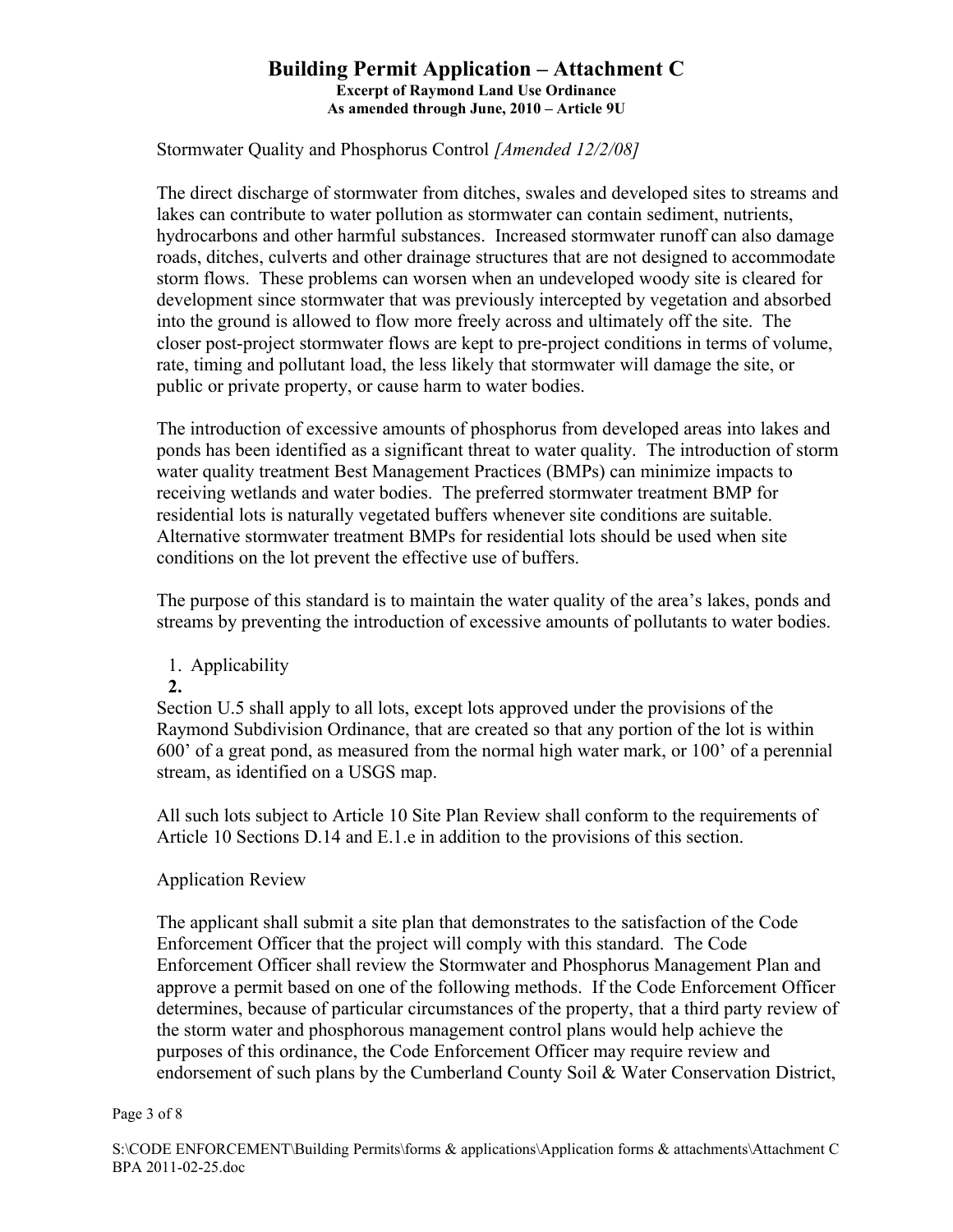# **Building Permit Application – Attachment C**

# **Excerpt of Raymond Land Use Ordinance**

**As amended through June, 2010 – Article 9U**

or some other third party qualified to conduct such review, the cost of which shall be borne by the Applicant.

Point System

3. Point Credits

The CEO shall issue a Stormwater and Phosphorus Management Control Permit if the applicant meets or exceeds fifty (50) points based on the following point schedule. The applicant shall submit a Sketch Plan of the lot showing how each of the following point credits, or deductions apply to the proposed development. The Sketch Plan shall show approximate locations and dimensions of each stormwater BMP, or other measure.

10 Points for correcting an existing erosion problem on the project site, as approved by the CEO.

10 Points for a building footprint less than 1,500 square feet

10 Points for a clearing limitation of less than 20% of the lot, or 15,000 square feet, whichever is less; or 20 Points for a clearing limitation of less than 15% of the lot, or 10,000 square feet, whichever is less

15 Points for the installation of rock-lined drip edges or other infiltration system to serve no less than 50% of the new impervious area on the site. Test pit information certified by a Licensed Site Evaluator, or a Professional Engineer must show that three feet of separation exists between the Seasonal High Groundwater Table and the bottom of any proposed infiltration structure. Infiltration systems must be sized to accommodate one inch of runoff from contributing impervious areas within the structure (this will include an assumption of 30% void space in washed stone) and designed in accordance with the details provided in Appendix A; or

25 Points for the installation of rock-lined drip edges or other infiltration system to serve no less than 75% of the new impervious area on the site. Test pit information certified by a Licensed Site Evaluator, or a Professional Engineer must show that three feet of separation exists between the Seasonal High Groundwater Table and the bottom of any proposed infiltration structure. Infiltration systems must be sized to accommodate one inch of runoff from contributing impervious areas within the structure (this will include an assumption of 30% void space in washed stone) and designed in accordance with the details provided in Appendix A.

20 Points for the installation of rain gardens to serve no less than 50% of the new impervious area on the site. Rain gardens shall be sized to accommodate one inch of runoff from contributing impervious areas within the six –inch ponding area, and designed in accordance with the detail provided in Appendix A; or

#### Page 4 of 8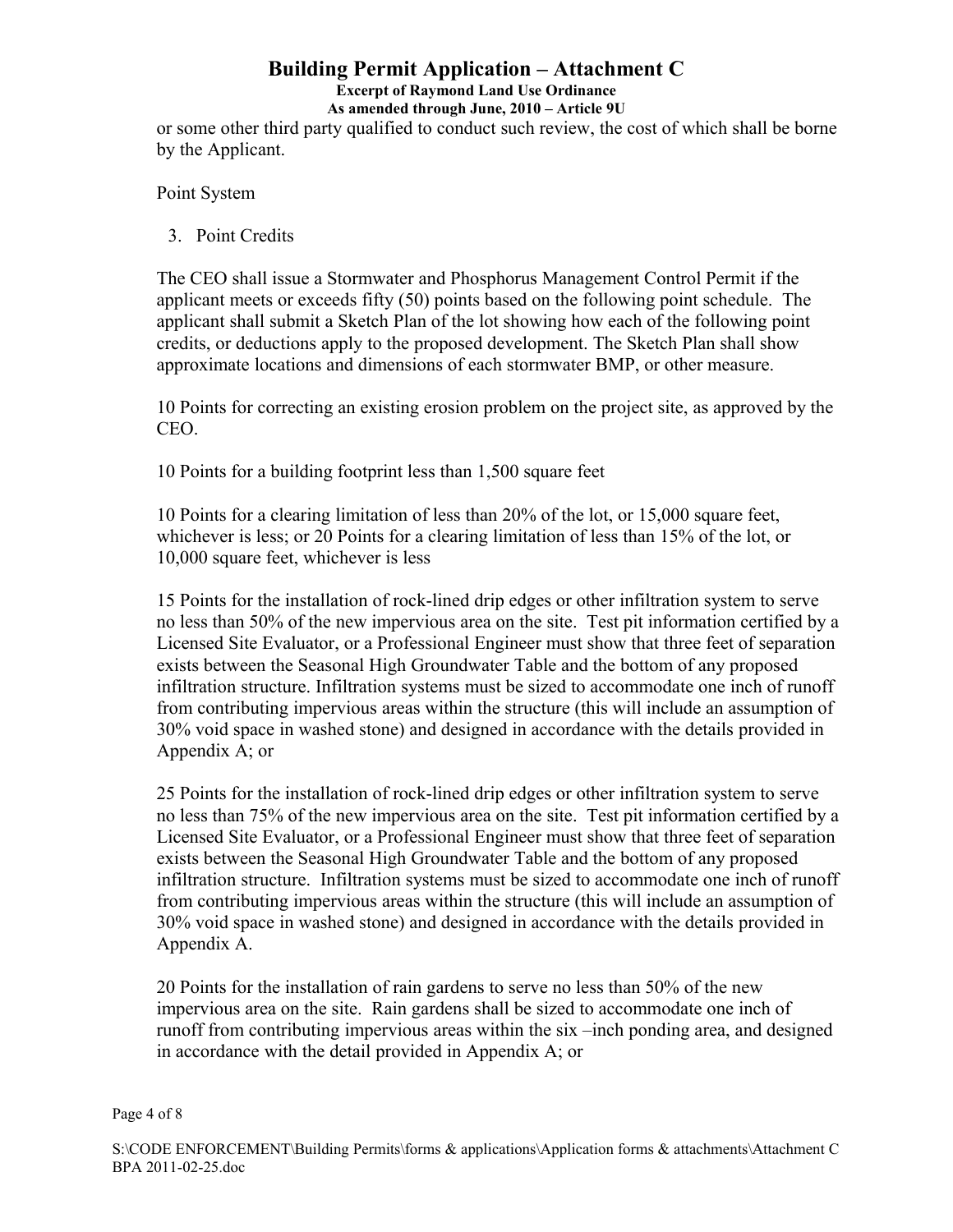30 Points for the installation of rain gardens to serve no less than 75% of the new impervious area on the site. Rain gardens shall be sized to accommodate one inch of runoff from contributing impervious areas within the six –inch ponding area, and designed in accordance with the detail provided in Appendix A.

30 Points for a 50 foot wide (no greater than 15% slope) wooded buffer strip, or a 75 foot wide vegetated buffer (no greater than 15% slope) strip located down gradient and adjacent to the developed area, provided there is no channelization within the buffer; or

35 Points for a 75 foot wide (no greater than 15% slope) wooded buffer strip, or a 100 foot wide vegetated buffer (no greater than 15% slope) strip located down gradient and adjacent to the developed area, provided there is no channelization within the buffer; or

40 Points for a 100 foot wide (no greater than 15% slope) wooded buffer strip, or a 150 foot wide vegetated buffer (no greater than 15% slope) strip located down gradient and adjacent to the developed area, provided there is no channelization within the buffer.

4. Point Deductions

The CEO will deduct points based on the following point schedule:

10 Points deducted for a new structure footprint exceeding 2000 square feet, and an additional 5 points deducted for each additional 500 square feet of structure footprint.

10 Points deducted for over 20,000 square feet of disturbance, and an additional 5 points deducted for each additional 5,000 square feet of disturbance.

Alternate Means of Calculation

In those cases where the Code Enforcement Officer determines that use of the points system is inadequate to achieve the purposes of storm water and phosphorous management control or is otherwise inappropriate because of particular circumstances of the property, the Code Enforcement Officer may assess conformance with this standard based on the following:

 Phosphorus export calculations based on "Phosphorus Control in Lake Watersheds: A Technical Guide to Evaluating New Development (latest edition), issued by Maine DEP. Any such design must be certified by a Licensed Professional Engineer.

A Stormwater Management Plan designed in accordance with Section 4B of the State of Maine Chapter 500 Stormwater Regulations, General Standards (June 6, 2006, and as amended). Any such design must be certified by a Licensed Professional Engineer.

Erosion Control

### Page 5 of 8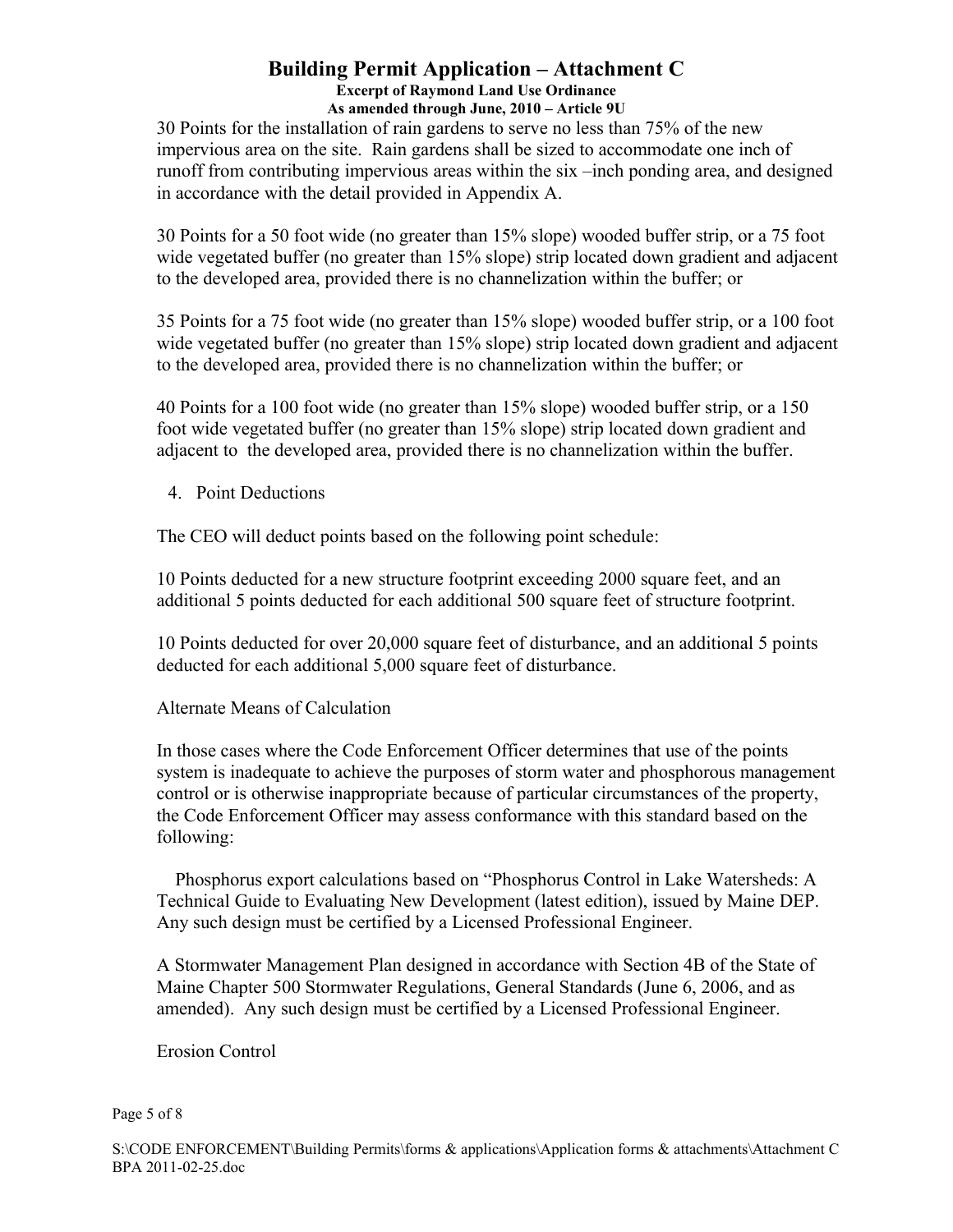Lots subject to Article 10, Site Plan Review, shall conform to the requirements of Article 10, Sections D, 1, 27 and F, 16. For all other lots the applicant shall submit a site plan that demonstrates to the satisfaction of the Code Enforcement Officer that the project will comply with this standard. *[Amended 12/2/08]*

Erosion of soil and soil particles by water, wind, ice or gravity can occur whenever the surface of the ground is disturbed by a development activity. Erosion control practices are intended to prevent the onset of erosion while sedimentation control practices are necessary to compensate for erosion control practices that are not effective.

Erosion can be minimized by:

- 5. Diffusing stormwater where possible rather than concentrating it in ditches and culverts
- 6. Where water cannot be diffused, directing it to culverts and stabilized ditches of adequate capacity and diverting it around disturbed areas
- 7. Minimizing the area of exposed soil at any time
- 8. Minimizing the creation of steep "cut" or "fill" slopes during construction but where unavoidable, stabilizing slopes as soon as possible after disturbance
- 9. Preserving natural vegetative buffers between construction areas and water bodies
- 10. Maintaining maximum setbacks between construction and water bodies
- 11. Mulching bare soil immediately after disturbance
- 12. Reseeding as soon as possible

The applicant shall submit an Erosion and Sedimentation Control Plan prepared in conformance with the Maine Erosion Control BMPS, Bureau of Land and Water Quality Maine Department of Environmental Protection, March 2003 and as amended. *[Amended 12/2/08]*

The plan must be prepared by a professional who is registered, licensed, or certified in a related land use field, or by education, training, or experience is knowledgeable in erosion and sedimentation control.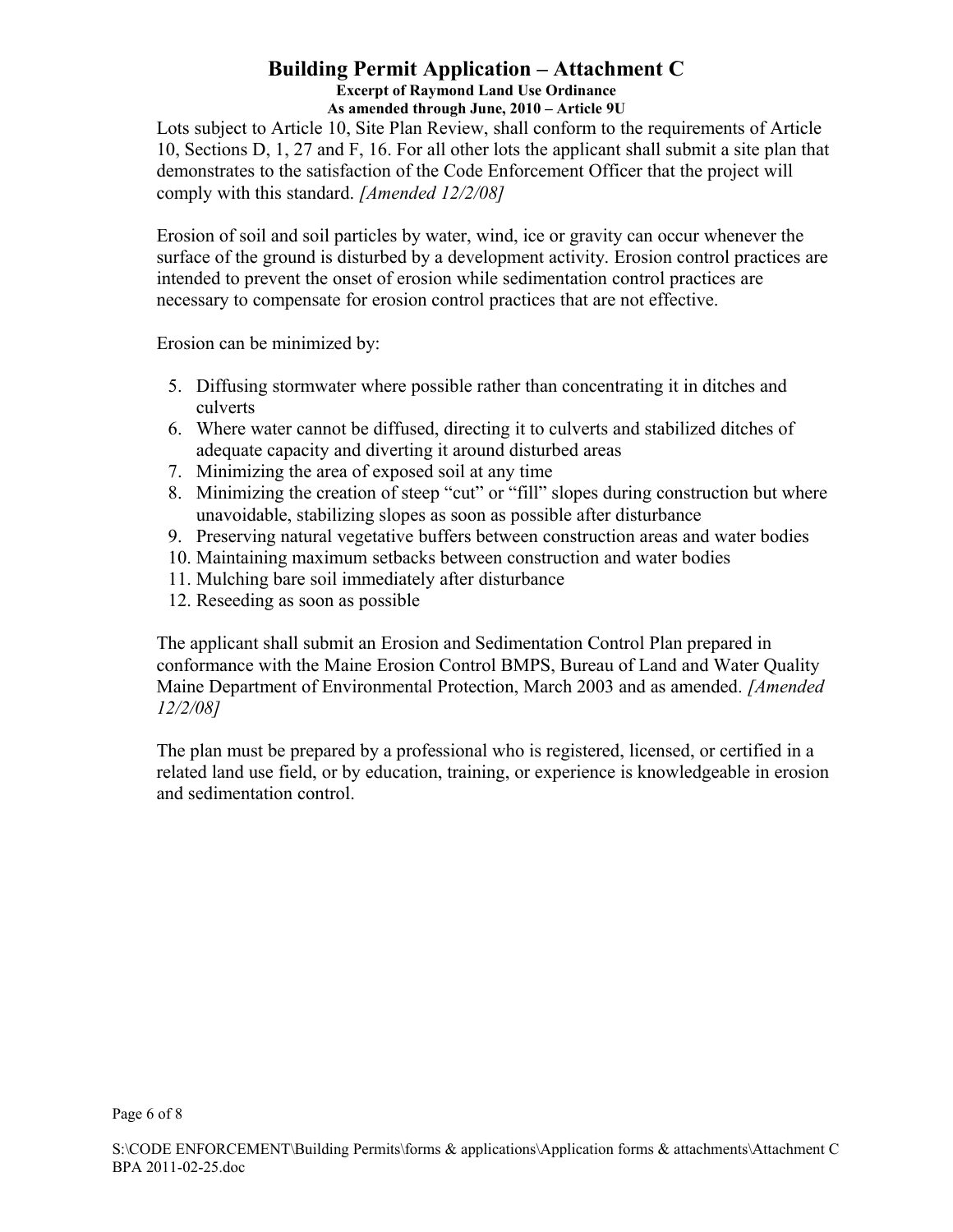- Z. APPENDIX A *[Amended 12/2/08]*
- AA. Storm Water Quality Treatment Best Management Practices Details